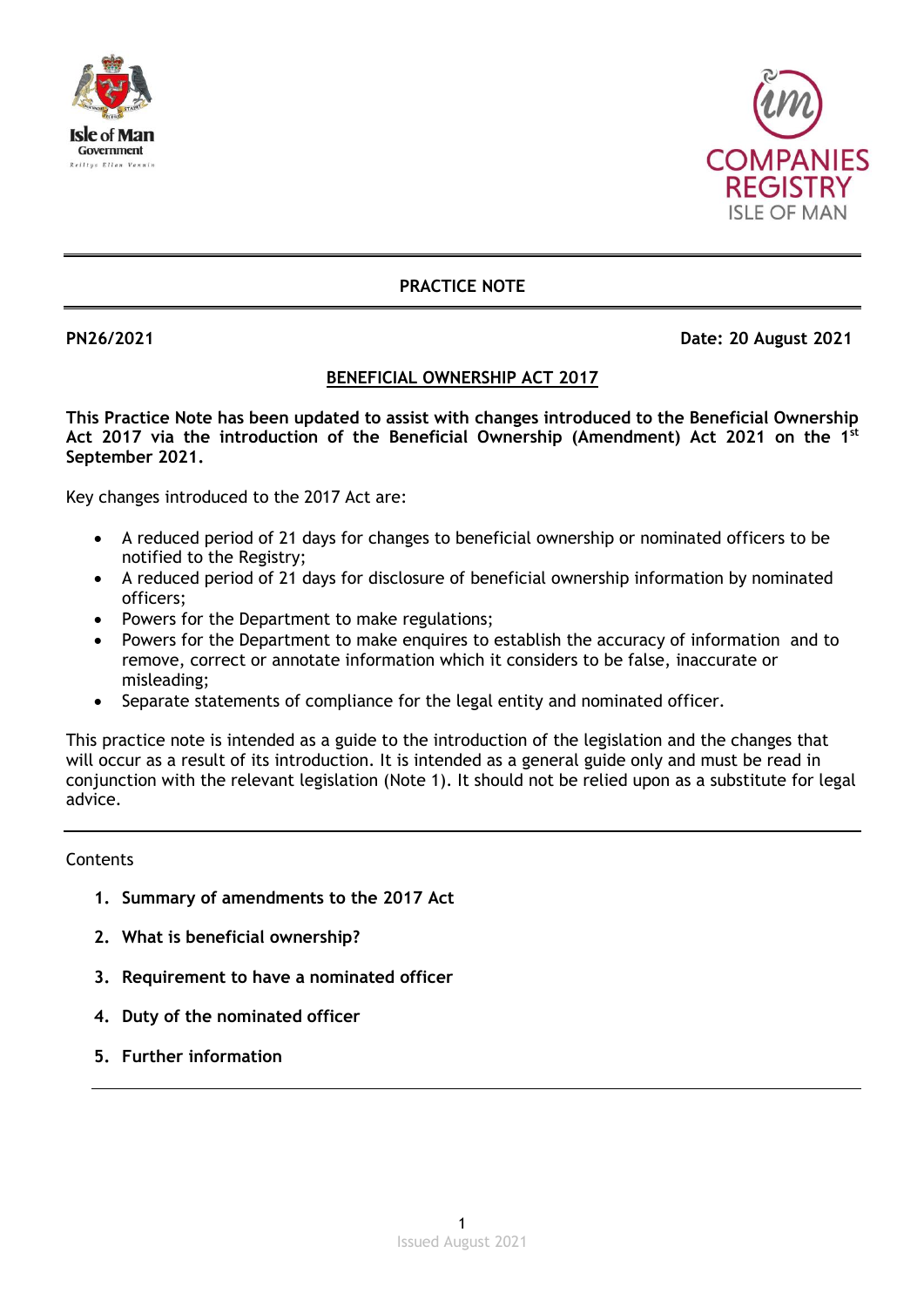#### **1. Summary of amendments to the 2017 Act**

- 1.1 **For full details please refer to the Beneficial Ownership (Amendment) Act 2021 which is available [here.](https://legislation.gov.im/cms/images/LEGISLATION/PRINCIPAL/2021/2021-0007/BeneficialOwnershipAmendmentAct2021_1.pdf)**
- 1.2 **Section 3 (interpretation) amended –** the definitions of "Authority" & "Department" are substituted with "the Authority" & "the Department" respectively. And a new subparagraph is inserted to provide for "the disclosure of statistical data relating to beneficial ownership information and the Database to a Department of Statutory Board."
- 1.3 **Section 7 (notice of appointment of nominated officer) amended** The period to notify the Department of any change to the nominated officer or the details of the nominated officer is changed from "one month" to "as soon as reasonably practicable but in any event within 21 days".
- 1.4 **Section 9 (duty of legal owners) amended –** The period in which the legal owner must give notice to the legal entity's nominated officer of changes to the required details specified in section 11 in respect of each beneficial owner of the legal owner's interest is changed from "one month" to "must as soon as reasonably practicable but in any event within 21 days of the incorporation of the legal entity or the date of a notice received under subsection (2).
- 1.5 **Section 12 (changes to required details) amended**  The period in which the legal owner must give notice to the nominated officer after the legal owner learns of the change or first has reasonable cause to believe that the change has occurred is changed from "one month" to "as soon as reasonably practicable but in any event within 21 days of the date on which" the legal owner learns of or has reasonable cause to believe a change has occurred.
- 1.6 **Section 14 (further consequences of failure to disclose beneficial ownership) amended**  The period of "2 weeks" stated in section 14(5) is changed to "14 days".
- 1.7 **Section 15 (compulsory submission of registrable beneficial ownership information to the Department) amended** – 15(4)(c) "as soon as possible" is substituted with "as soon as reasonably practicable" and in subparagraph (c)(ii) "within one month" is substituted with "within 21 days".
- 1.8 **Section 20 (compulsory submission of registrable beneficial ownership information to the Department) amended** – amongst other changes, subsection (6)(b) the timeframe for which a legal entity already in existence must submit information to the Department is changed from "one month" to "as soon as reasonably practicable but in any event within 21 days".

Subsection (7) which relates to a legal entity coming into existence after this subsection comes into operation, is substituted in its entirety and among other changes requires the nominated officer to submit the information to the Department "as soon as reasonably practicable but in any event within 21 days – (a) of the information being notified to the nominated officer; or (b) of (i) information being notified to the nominated officer under section 9(3)(b) or assistance being provided to the legal owner or nominated officer under section 10(2); or (ii) not being given to the nominated officer under section 12, (as the case may be).

#### 1.9 **Section 21 (voluntary submission of non-registrable beneficial ownership information) amended.**

- 1.10 **Section 25 (Department not liable for accuracy of information submitted) amended**  Subsections (2) (5) inserted. This allows for the Department to (a) make such enquiries as it considers appropriate in the circumstances to establish the accuracy of any such information; and (b) remove, correct or annotate any information submitted to the Database which the Department considers to be false, inaccurate or misleading in any way. Where the Department takes any action with regards to changing the information, it must notify the nominated officer of the relevant legal entity.
- 1.11 **New section 26A (Requirement to notify errors in the Department) inserted** a person specified in section 26(2)(d) or (e) who accesses the Database must notify the Department within one week if the person knows or suspects any entry on the Database is materially incorrect. *A person who, without reasonable excuse, fails to comply with 26A(1) commits and offence.*
- 1.12 **Section 32 (regulations) amended –** for "Authority or Department", in both places, substitute "the Authority or the Department".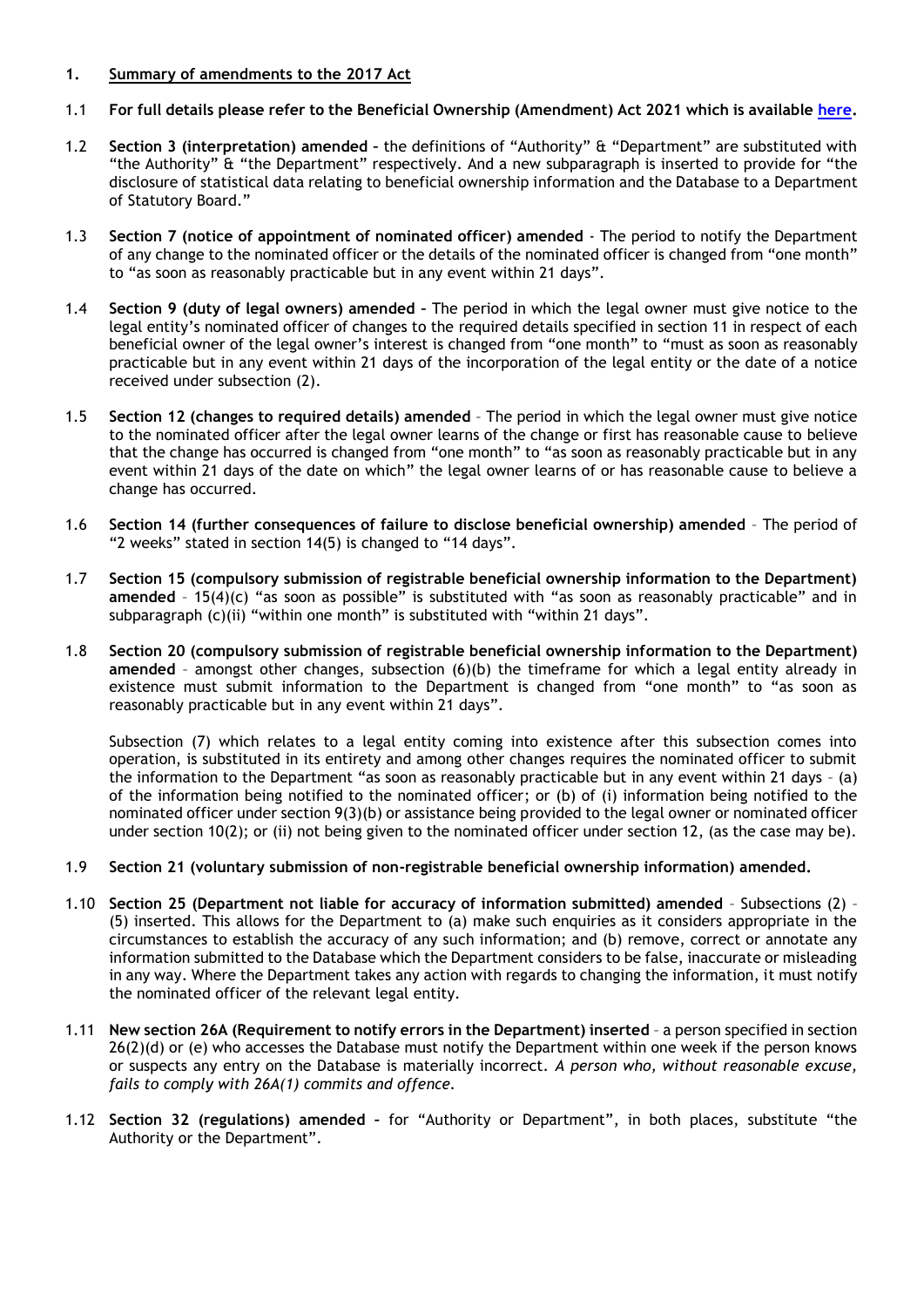1.13 **Section 42 (statement of compliance in annual returns) amended** – Separate statements of compliance must be made by the legal entity and the nominated officer. The annual statement for the legal entity will be incorporated within the company's annual return. The nominated officer's statement of compliance must be made online.

#### **2. What is beneficial ownership?**

- 2.1 Most people looking at a shareholder list on a company file will assume that the shareholder as the legal owner of the shares actually owns the shares recorded against their name and that they will be the person receiving any dividend or share of the profits. This is not always the case; sometimes the actual or beneficial owner will appoint a nominee to hold the shares in their name. This is entirely legal and may be simply a personal preference for not wanting others to be aware of the owner's investment decisions.
- 2.2 In the Act, "beneficial owner" means the person who ultimately owns or controls a legal entity to which the Act applies, in whole or in part, through direct or indirect ownership or control of shares or voting rights or other ownership interest in that entity, or who exercises control via other means, and "beneficial ownership" is to be construed accordingly (whether or not this is the name recorded in the company's share register).
- 2.3 The Act defines any beneficial owner who owns or controls more than 25% of the beneficial ownership of a legal entity to which this Act applies as a "registrable beneficial owner" and the required details of any registrable beneficial owner must be submitted electronically to the Isle of Man Database of Beneficial Ownership by the nominated officer/CSP.

#### **3. Requirement to have a nominated officer**

- 3.1 The Act requires every legal entity (to which it applies) to appoint a 'nominated officer' unless the legal entity is in receipt of corporate services comprising Class 4 regulated activity provided by a CSP, who may undertake the role or responsibility for which a nominated officer is responsible (further information can be found in the Beneficial Ownership (Nominated Officer Exemption)(Class 4 Regulated Activity) Order 2017.
- 3.2 The nominated officer must be a natural person who is resident on the Isle of Man or the holder of a licence issued under section 7 of the *Financial Services Act 2008* which permits the holder to carry on the regulated activity (within the meaning of section 3(1) of that Act) of providing corporate services.
- 3.3 There is a statutory obligation on the legal owners to provide the nominated officer with details of the beneficial owner of the shares if it is not them. There is also a duty on the beneficial owners and intermediate owners to assist the legal owner to ascertain the beneficial owner. Failure to meet these obligations is an offence under the Act.
- 3.4 The nominated officer needs to be told the name, usual residential address, a service address where it differs from the residential address, nationality, date of birth, date on which the interest in the legal entity was acquired and the nature and extent (expressed as a percentage) of the interest in the legal entity. The nominated officer must be notified of any changes to these details as soon as reasonably practicable but in any event within 21 days of the date of the occurrence of the change.
- 3.5 Any changes to the Nominated Officer/CSP must be notified to Companies Registry as soon as reasonably practicable but in any event within 21 days of the occurrence of the change using the 'Form NO/CSP'.

#### 4. **Duty of the nominated officer**

4.1 The nominated officer/CSP must hold the "required details" for every beneficial owner of a legal entity to which the Act applies.

The required details are;

- Name;
- Usual residential address;
- A service address where it differs from the residential address;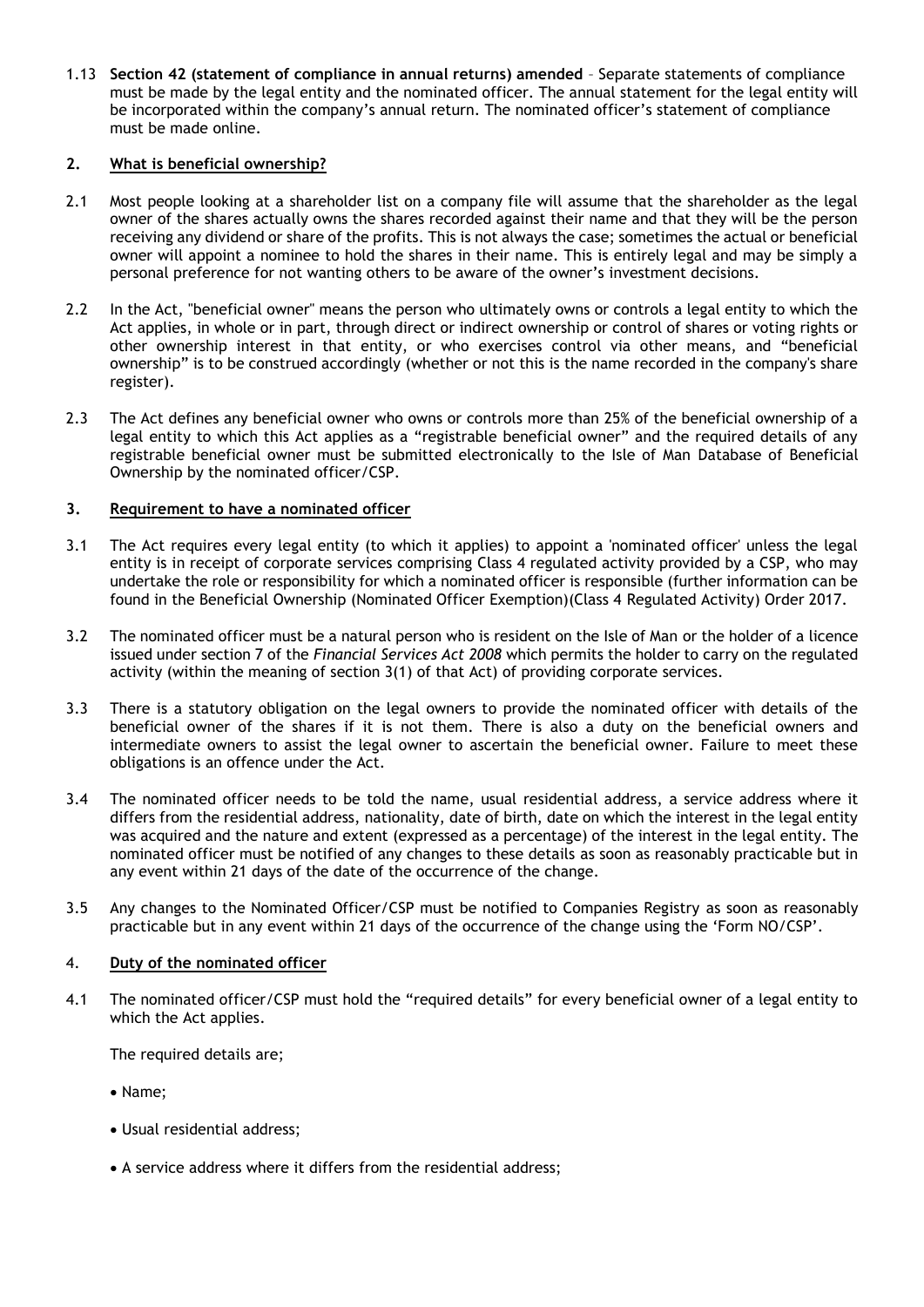- Nationality;
- Date of birth;
- Date on which the interest in the legal entity was acquired;
- The nature and extent (expressed as a percentage) of the interest in the legal entity.
- 4.2 Where any beneficial owner holds more than 25% of the beneficial ownership of a legal entity to which this Act applies, that person is a registrable beneficial owner and the nominated officer must submit the required details of each registrable beneficial owner to the Department to be held in the Isle of Man Database of Beneficial Ownership.
- 4.3 How is the information to be submitted? The Act states that the registrable beneficial ownership information must be submitted online, directly to the Isle of Man Database of Beneficial Ownership, by the nominated officer.
- 4.4 How do I access the Isle of Man Database of Beneficial Ownership? The Database will be accessed through Online Services on [www.gov.im.](http://www.gov.im/) Companies Registry will issue an enrolment code by post to the nominated officer for each company for which they are appointed, this will enable the nominated officer to link the company to their Online Services account. CSP's will be issued with a single activation code.
- 4.5 When does the information have to be submitted? For new incorporations, the nominated officer must submit the registrable beneficial ownership information as soon as reasonably practicable but in any event within 21 days. Any changes to the information must then be submitted to the database as soon as reasonably practicable but in any event within 21 days of the nominated officer being made aware of the said changes.

For legal entities already in existence the nominated officer must be submitted to the database as soon as reasonably practicable but in any event within 21 days of the nominated officer being made aware of the said changes.

Each time the nominated officer updates the information in the database they will be required to confirm that the information submitted is a true record of the required details of registrable beneficial ownership that has been provided to them as nominated officer.

If no changes occur during a year the nominated officer is still required to visit the Database at least once a year to confirm that the information held is both current and correct.

4.6 What if there are no registrable beneficial owners? The legal entity must still make a statement confirming its obligations under the Act have been met on the annual return.

The nominated officer is still required to visit the Database at least once a year (by the date by which the legal entity is due to submit its annual return) and confirm that there are no registrable beneficial owners for the legal entity and that the information held is both current and correct.

## **5. Oversight**

- 5.1 The Isle of Man Financial Services Authority has oversight responsibilities to ensure the Act is complied with and the nominated officer or CSP comply with their obligations under the Act. Is it a criminal offence not to comply with the Act.
- 5.2 Guidance issued by the Isle of Man Financial Services Authority can be found here;

[https://www.gov.im/media/1357278/beneficial-ownership-act-2017-guidance-june-2017-gc-no-2017-](https://www.gov.im/media/1357278/beneficial-ownership-act-2017-guidance-june-2017-gc-no-2017-0003.pdf) [0003.pdf](https://www.gov.im/media/1357278/beneficial-ownership-act-2017-guidance-june-2017-gc-no-2017-0003.pdf)

#### **6. Further information**

Should you require any further information then please email your enquiry to [BOAEnquiries.DFE@gov.im](mailto:BOAEnquiries.DFE@gov.im). Our team will respond by e-mail as soon as possible but cannot give legal advice. If you require such advice you should consult an Advocate.